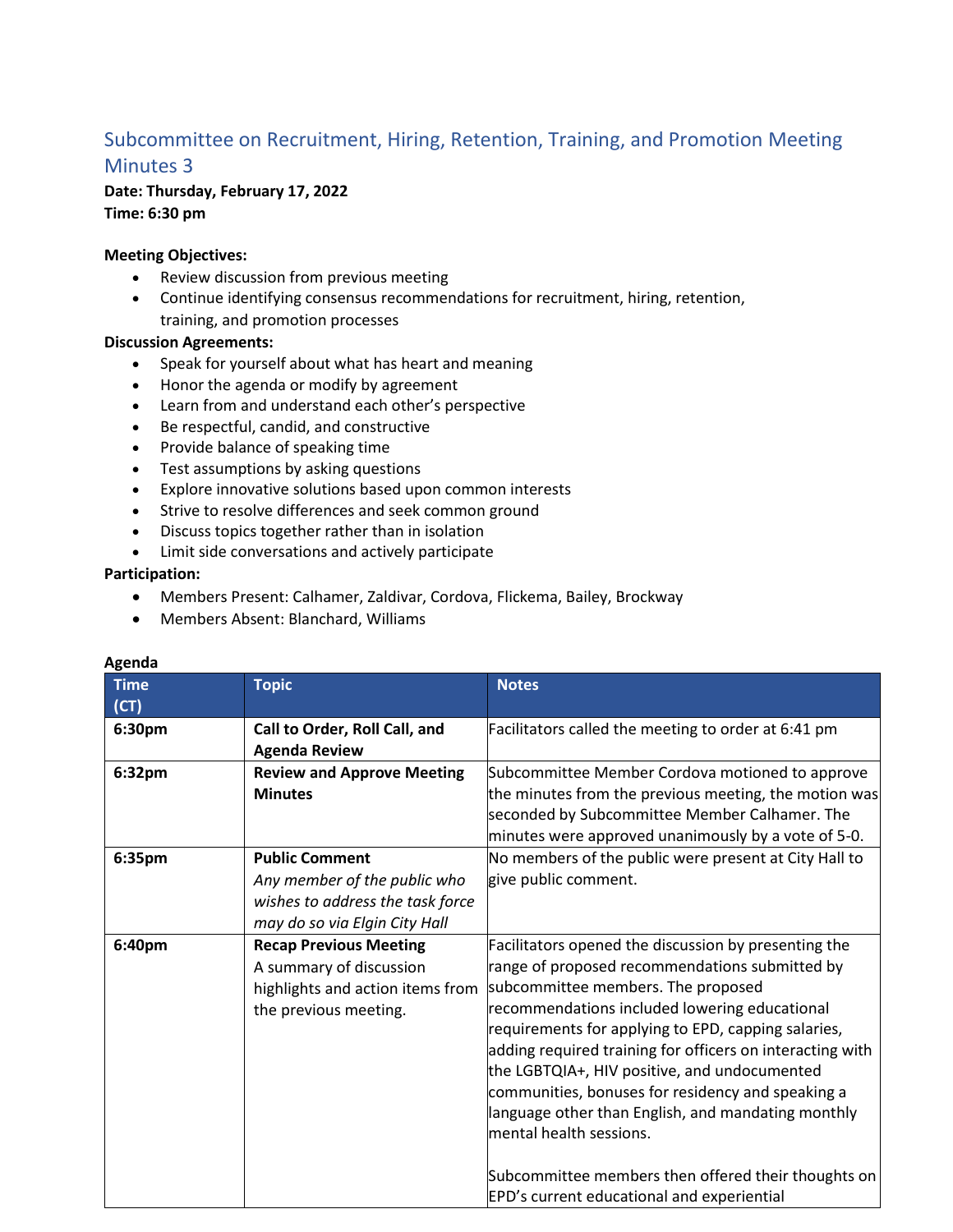| requirements.                                                                                                                                                                                                                                                                                                                                                                                                                                                                                                                  |
|--------------------------------------------------------------------------------------------------------------------------------------------------------------------------------------------------------------------------------------------------------------------------------------------------------------------------------------------------------------------------------------------------------------------------------------------------------------------------------------------------------------------------------|
| Some subcommittee members expressed that they<br>thought all EPD applicants should have at least a<br>bachelor's to proceed with the recruitment process.<br>One member cited research stating that officers with<br>bachelor's degrees use less force and when they do use<br>force they do so with less deadly impact. Another task<br>force member stated that the commitment and<br>persistence it takes to earn a bachelor's degree shows a<br>level of maturity that would be useful to know was<br>possessed by police. |
| Other subcommittee members voiced that having a<br>bachelor's degree did not necessarily guarantee that<br>someone would have the right character, temperament,<br>and skills to be a police officer. In addition, members<br>noted that bachelor's degrees can be incredibly<br>expensive and can often be financially infeasible.                                                                                                                                                                                            |
| Some subcommittee members suggested that a high<br>school diploma, GED, or associate's degree should be<br>the minimum educational requirement to apply.                                                                                                                                                                                                                                                                                                                                                                       |
| Another subcommittee member voiced that<br>qualifications other than military service should be<br>allowed including peace corps or missionary work.<br>Additionally, those applying with military experience<br>should be carefully screened for white supremacist<br>radicalization.                                                                                                                                                                                                                                         |
| Chief Anna Lalley then gave her input on hiring<br>requirements. She stated that the City of Elgin had<br>moved away from requiring a bachelor's degree to<br>serve in the police department because of diminishing<br>applications and because community members had<br>expressed that they desired to serve as police officers<br>but were unable to afford a 4-year college education.<br>She stated that there had been success with the current<br>requirements in hiring good candidates.                                |
| In addition, Councilmember Tish Powell presented a<br>memo that detailed a proposed hiring "points" system<br>for EPD in which different qualifications would give<br>applicants varying levels of points and those with the<br>greatest points would be the most highly considered for<br>selection. This proposal had support in the City Council<br>and was put on pause until the Community Task Force<br>could review it.                                                                                                 |
| Facilitators then surveyed the subcommittee members<br>present and found that two supported allowing those                                                                                                                                                                                                                                                                                                                                                                                                                     |